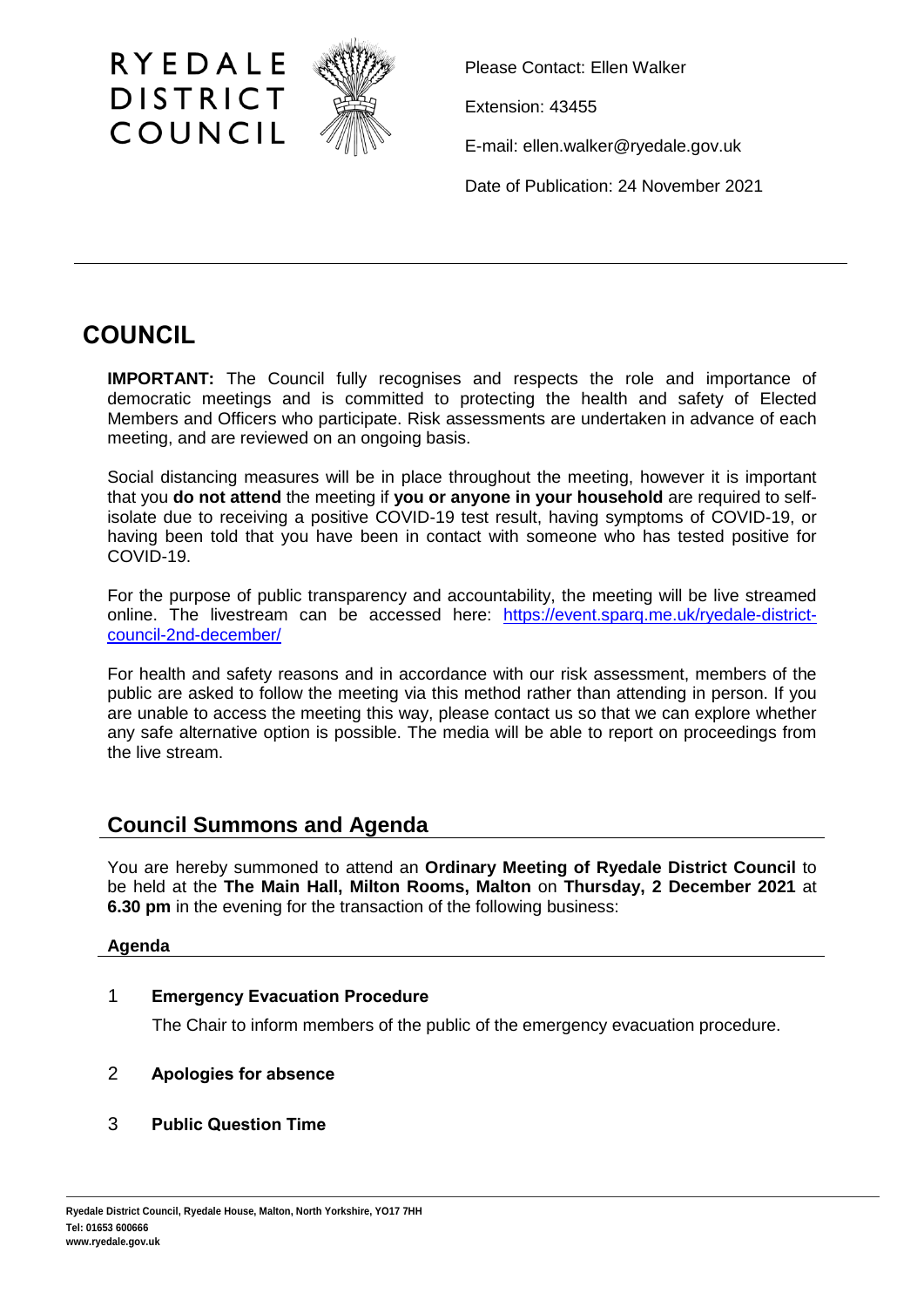### 4 **Minutes** (Pages 5 - 12)

To approve as a correct record the minutes of the Ordinary Meeting of Council held on 7 October 2021.

#### 5 **Urgent Business**

To receive notice of any urgent business which the Chair considers should be dealt with at the meeting as a matter of urgency by virtue of Section 100B(4)(b) of the Local Government Act 1972.

#### 6 **Declarations of Interest**

Members to indicate whether they will be declaring any interests under the Code of Conduct.

Members making a declaration of interest at a meeting of a Committee or Council are required to disclose the existence and nature of that interest. This requirement is not discharged by merely declaring a personal interest without further explanation.

#### 7 **Announcements**

To receive any announcements from the Chair, the Leader and/or the Head of Paid Service.

#### 8 **To Receive any Questions submitted by Members Pursuant to Council Procedure Rule 10.2 (Questions on Notice at Full Council)**

#### 9 **Appointment of a Member to the Policy and Resources Committee from the Liberal Group**

To appoint Councillor Clark as a substantive member of the Policy and Resources Committee from the Liberal Group.

#### 10 **To consider for Approval the Recommendations in respect of the following Part 'B' Committee Items:**

#### **Licensing Committee 26 October 2021**

| a           | <b>Review of Taxi and Private Hire Policy</b>          | (Pages 13 - 88)   |
|-------------|--------------------------------------------------------|-------------------|
|             | Policy and Resources Committee 11 November 2021        |                   |
| b           | Localisation of Council Tax Support 2022/2023 Scheme   | (Pages 89 - 114)  |
|             | <b>Policy and Resources Committee 29 November 2021</b> |                   |
| $\mathbf C$ | <b>Ryedale's Financial Strategy 2021-25</b>            | (Pages 115 - 154) |
| d           | Revenue and Capital Budget Monitoring - Q2 2021/22     | (Pages 155 - 164) |
|             |                                                        |                   |

e **Council Performance - Quarter 2 2021-2022** (Pages 165 - 188)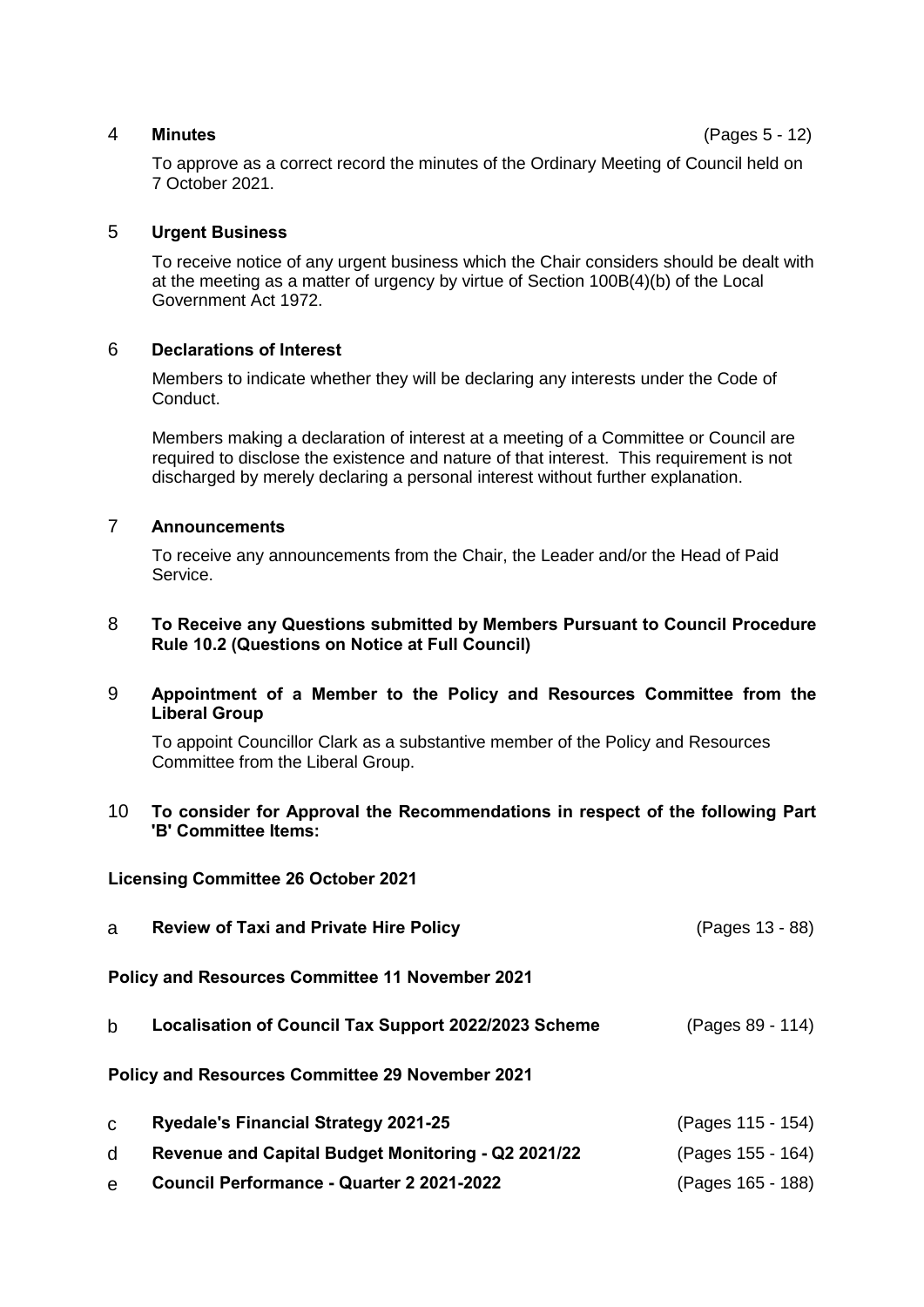## 11 **Motions on Notice Submitted Pursuant to Council Procedure Rule 11**

### **Referred by Full Council on 15 April 2021 and considered by Policy and Resources Committee on 11 November 2021**

## a **Proposed by Councillor Middleton and seconded by Councillor Garbutt Moore** (Pages 189 - 196)

*"East Riding Council wants to see the Wolds recognised as part of the Government's 2020 pledge to increase the number of Areas of Outstanding Natural Beauty (AONB) and National Parks in England.*

*As a large part of the Wolds sits within in Ryedale, Ryedale District Council fully endorse the bid by East Riding Council and RDC Officers will work with East Riding to ensure the bid is successful which will have benefits protecting the environment while supporting the economy."*

#### **Referred by Full Council on 9 September 2021 and considered by Policy and Resources Committee on 11 November 2021**

b **Proposed by Councillor P Andrews and seconded by Councillor Burr**(Pages 197 - 202)

*"This Council requires Officers to investigate options and opportunities for Member engagement in air quality work (including the work of the Ryedale District Council Air Quality Steering Group), in liaison with the County Council, and report back to the next meeting of P&R Committee."*

#### **Referred by Full Council on 9 September 2021 and considered by Policy and Resources Committee on 11 November 2021**

c **Proposed by Councillor P Andrews and seconded by Councillor Burr**(Pages 203 - 210)

*"The Council resolves to engage consultants to take the Council and the public through the revision of the Ryedale Plan, the Consultant to be appointed by the Programme Director (Economic Development, Business and Partnerships) in consultation with the Chairs of Planning and P&R)."*

#### **For Consideration by Full Council**

#### d **Proposed by Councillor Duncan and seconded by Councillor Mackenzie**

*"Pursuant to Council Procedure Rule 23.1, the Council hereby suspends Council Procedure Rule 11.4 to allow debate of the following motion at the meeting, without automatically standing referred to committee, given the urgency of the subject matter and the high level of concern amongst the Ryedale community."*

#### e **Proposed by Councillor Duncan and seconded by Councillor Mackenzie**

*"(i) The Council resolves to support the reopening of Norton Skate Park as soon as possible given the importance of the asset to the community in Norton, Malton and Ryedale generally.*

*(ii) The Council resolves also to support the retention and renovation of the half pipe.*